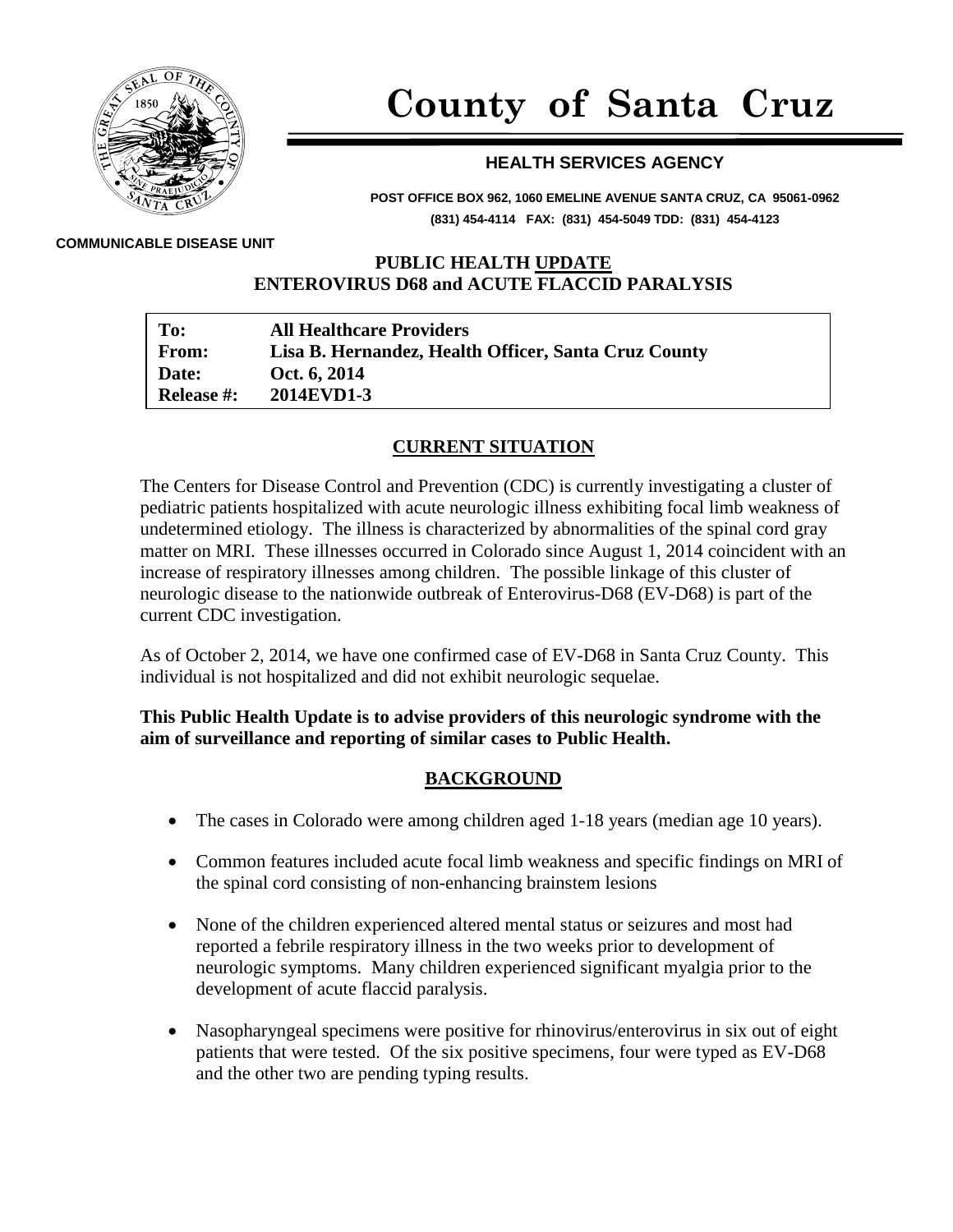• The California Department of Public Health (CDPH) is working with the CDC to conduct enhanced viral testing and surveillance for patients with acute flaccid paralysis.

# **PATIENTS WITH RESPIRATORY ILLNESS**

Consider EV-D68 as a possible cause of acute, unexplained, severe, respiratory illness, even in the absence of fever.

Report cases to the Public Health Department (831-454-4114) who fit the following case definition for respiratory illness:

• Children <18 years with severe respiratory illness who are hospitalized AND who have tested positive for rhinovirus and/or enterovirus by PCR at a commercial or hospital laboratory.

Since many commercially available PCR tests cannot distinguish enteroviruses from rhinoviruses, patients with enterovirus or rhinovirus positive specimens should be considered for EV-D68 testing through the Public Health laboratory.

# **PATIENTS WITH NEUROLOGIC SYMPTOMS**

Healthcare providers should consider EV-D68 as a possible cause of acute flaccid paralysis, particularly in but not confined to patients aged  $\leq$  21 years. Criteria for cases to be reported to Public Health (831-454-4114) and submitting specimens to the Public Health Laboratory would include the following:

- Acute flaccid paralysis, including absent or significantly diminished reflexes in one or more limbs AND
- MRI showing grey matter involvement of the spinal cord OR
- EMG showing anterior horn cell disease
- With or without accompanying mental status changes
- Without a confirmed traumatic, neoplastic, arboviral, or vascular etiology

Prior enterovirus/rhinovirus positive result is not required for patients meeting these clinical criteria.

## **LABORATORY TESTING**

To optimize laboratory testing for surveillance purposes, we are requesting the following sample types, collected as close to onset as possible:

- CSF (2-3cc, if available)
- Acute phase serum, collected *prior to treatment* with IVIG (2-3cc in red or tiger top tube)